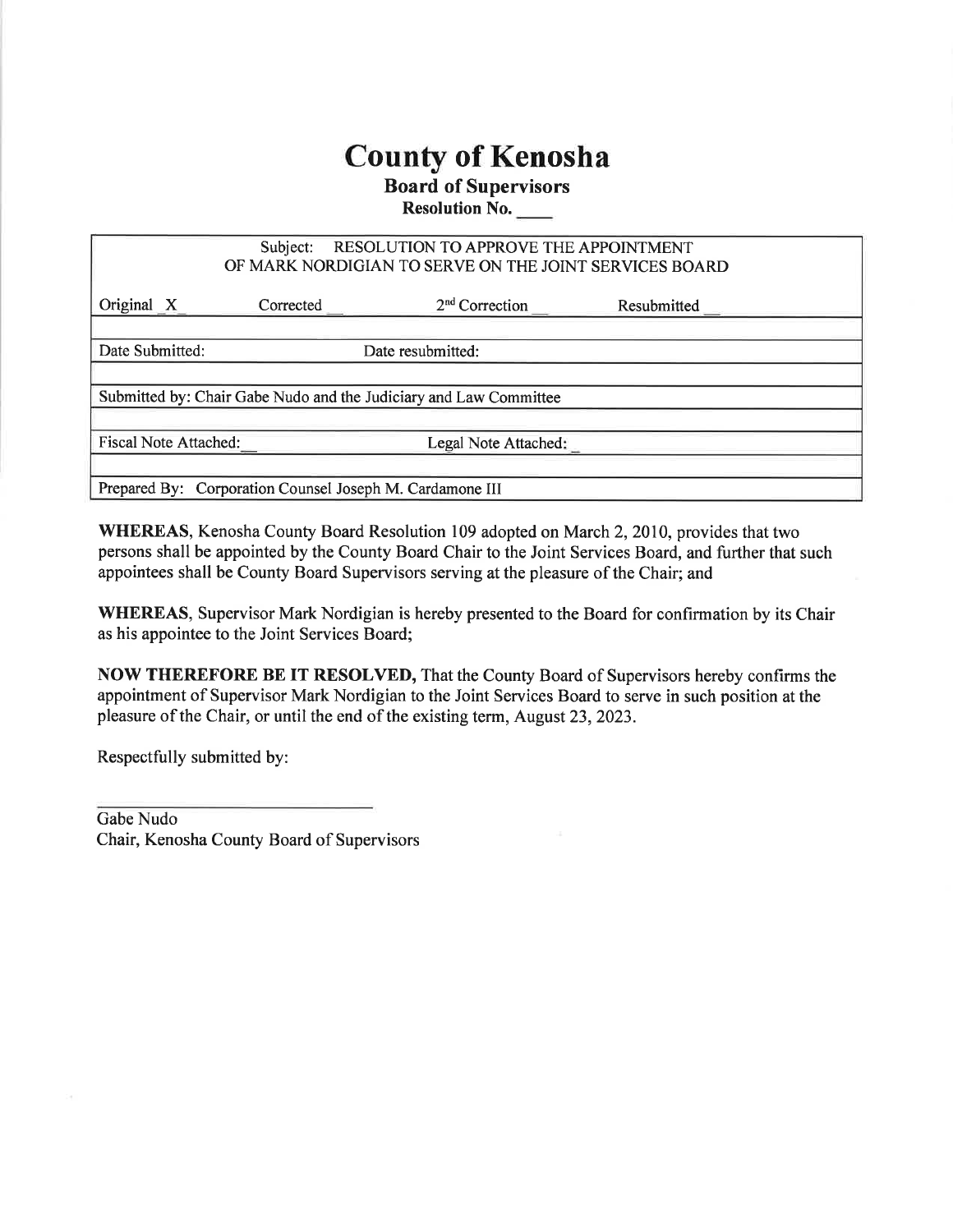Approved by:

Judiciary and Law Committee:

|                          | <u>Aye</u> |        | Nay Abstain | <b>Excused</b> |
|--------------------------|------------|--------|-------------|----------------|
| Zach Rodriguez, Chair    | $\Box$     | $\Box$ | $\Box$      | $\Box$         |
| Brian Bashaw, Vice-Chair | $\Box$     | Ω      | α           | α              |
| Erin Decker              | □          | □      | $\Box$      | $\Box$         |
| Mark Nordigian           | □          | $\Box$ | $\Box$      | $\Box$         |
| Laura Belsky             | α          | 0      | □           | $\Box$         |
| John Franco              | $\Box$     | $\Box$ | Ω           | Ω              |
| Jeff Wamboldt            | □          | □      | $\Box$      | α              |

 $\mathbf{z} = \mathbf{z}$  , where  $\mathbf{z} = \mathbf{z}$ 

 $\{ \hat{w} \}$  .

 $\tilde{\chi}^{\pm}_{\rm C}$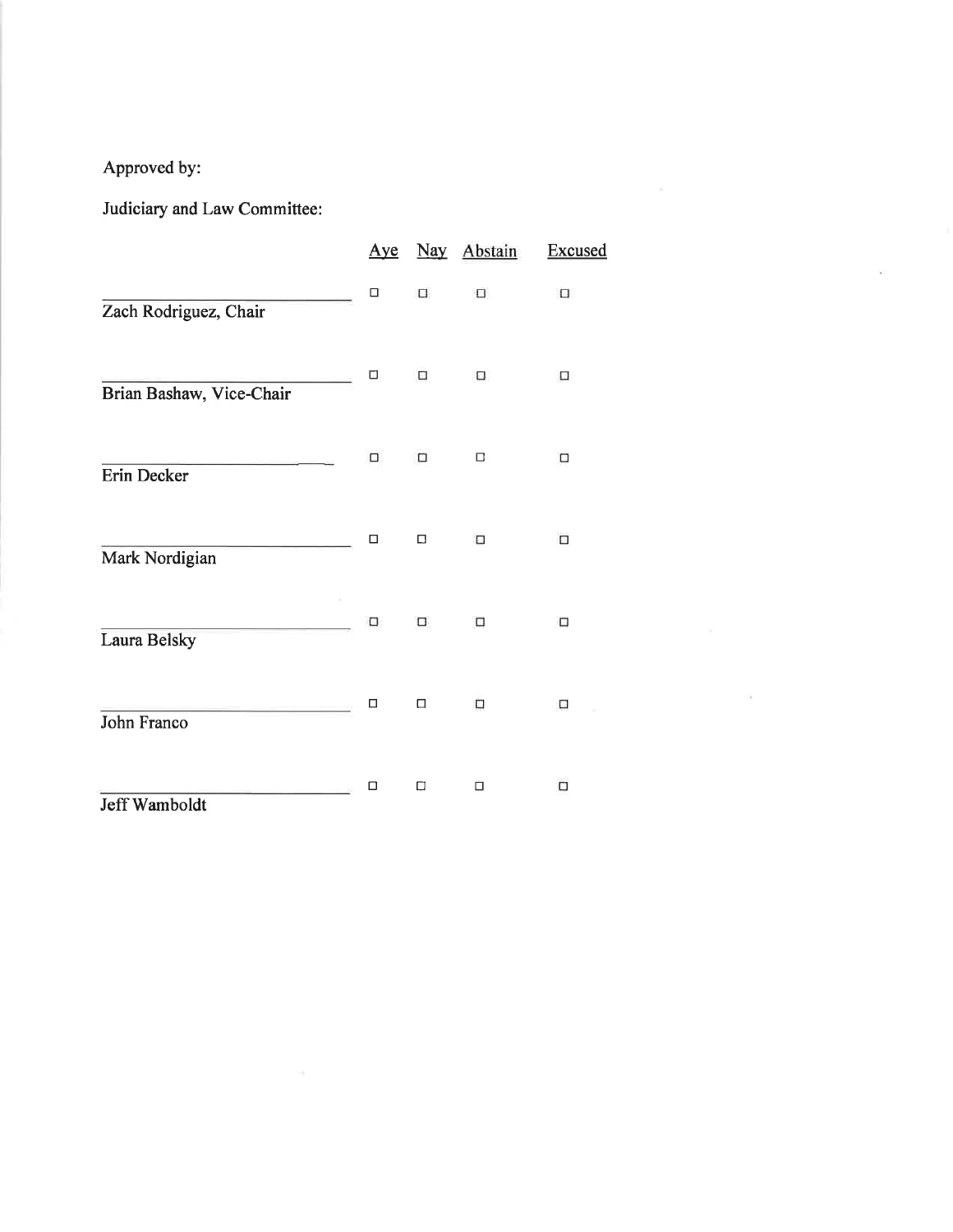

## **APPOINTMENT PROFILE** KENOSHA COUNTY COMMISSIONS. COMMITTEES & BOARDS

| (Please type or print)                                                             |  |  |  |  |  |  |
|------------------------------------------------------------------------------------|--|--|--|--|--|--|
| Information marked with an * will be redacted before this form is publicly posted. |  |  |  |  |  |  |
| Nordigian<br>Name: $MaxY$<br>Middle Initial (optional)<br>First                    |  |  |  |  |  |  |
| *Residence Address: 11817-3344h Ave, Twinlakes, wE 53181                           |  |  |  |  |  |  |
| Occupation: Norstan, Inc Quality Manager                                           |  |  |  |  |  |  |
| *Business Address: 0333 - Gand Ave, Pleasant Prairie, wI 5315B                     |  |  |  |  |  |  |
| *Telephone Number: Residence 362-705-2347 *Business 362-947-0707                   |  |  |  |  |  |  |
| *Daytime Telephone Number: $\Delta b$ = $705 - 2347$                               |  |  |  |  |  |  |
| *Email Address: Mnordiglan @ gmail.com                                             |  |  |  |  |  |  |
|                                                                                    |  |  |  |  |  |  |

Name of the Commission, Committee or Board for which you are applying:

Diut Services

Personal Statement: Please indicate why you believe you would be a valuable addition to the Commission, Committee or Board for which you are applying. If more space is needed, please attach a separate sheet,

I am sourcine who likes to be prot of organization same of the five chiefs in the lanty & wad to become & Kicups that be refit others. I have been active with more involved in the way out cauguay services are organized  $k$  jus.  $I$  feel my years or Both the County found help me will prise to  $0(r + 50)(18)$ 

Revised 1-l-2O21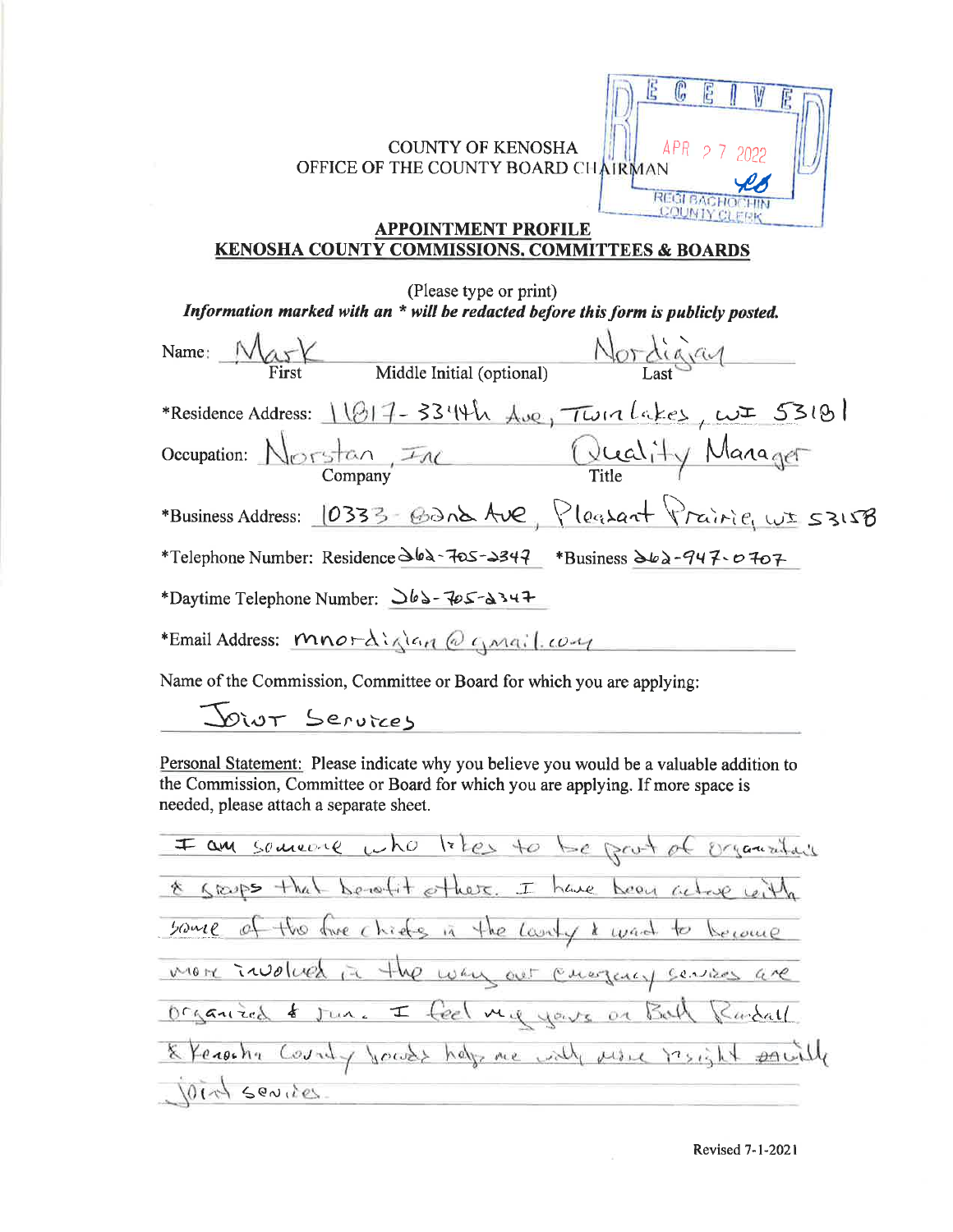Kenosha County Commissions, Committees & Boards Appointment Profile - Page 2

Additional Information:

Nominee's Supervisory District:

Special Interests: Indicate organizations or activities in which you have a special interest but may not have been actively involved.

 $\rightarrow$ l

Nare

Do you or have you done business with any part of Kenosha County Government in the past 5 years? Yes ( ) No  $\bigwedge$  If yes, please attach a detailed explanation.

Alliliations: List affiliations in all service groups, public service organizations, social or charitable groups, labor, business or professional organization, and indicate if it was a

board or staff affiliation.<br>2016-81extud - Kerosha Lanty Board Speruson. 994-2004 - Town Bard of Ender Supervisor<br>1021 - Present - Trustee of ST. John The Wingelist clivek, Twin Lesky, w)

Governmental Services: List services with any governmental unit.

Conflict Of Interest: It would be inappropriate for you, as a cunent or prospective appointee, to have a member of your immediate family directly involved with any action that may come under the inquiry or advice of the appointed board, commission, or committee. A committee member declared in conflict would be prohibited from voting on any motion where "direct involvement" had been declared and may result in embarrassment to you and/or Kenosha County.

*NuX Cry* 

 $4 | 27 | 3022$ 

Date

Please Return To

County Clerk l0l0 - 56th Street Kenosha, WI 53140